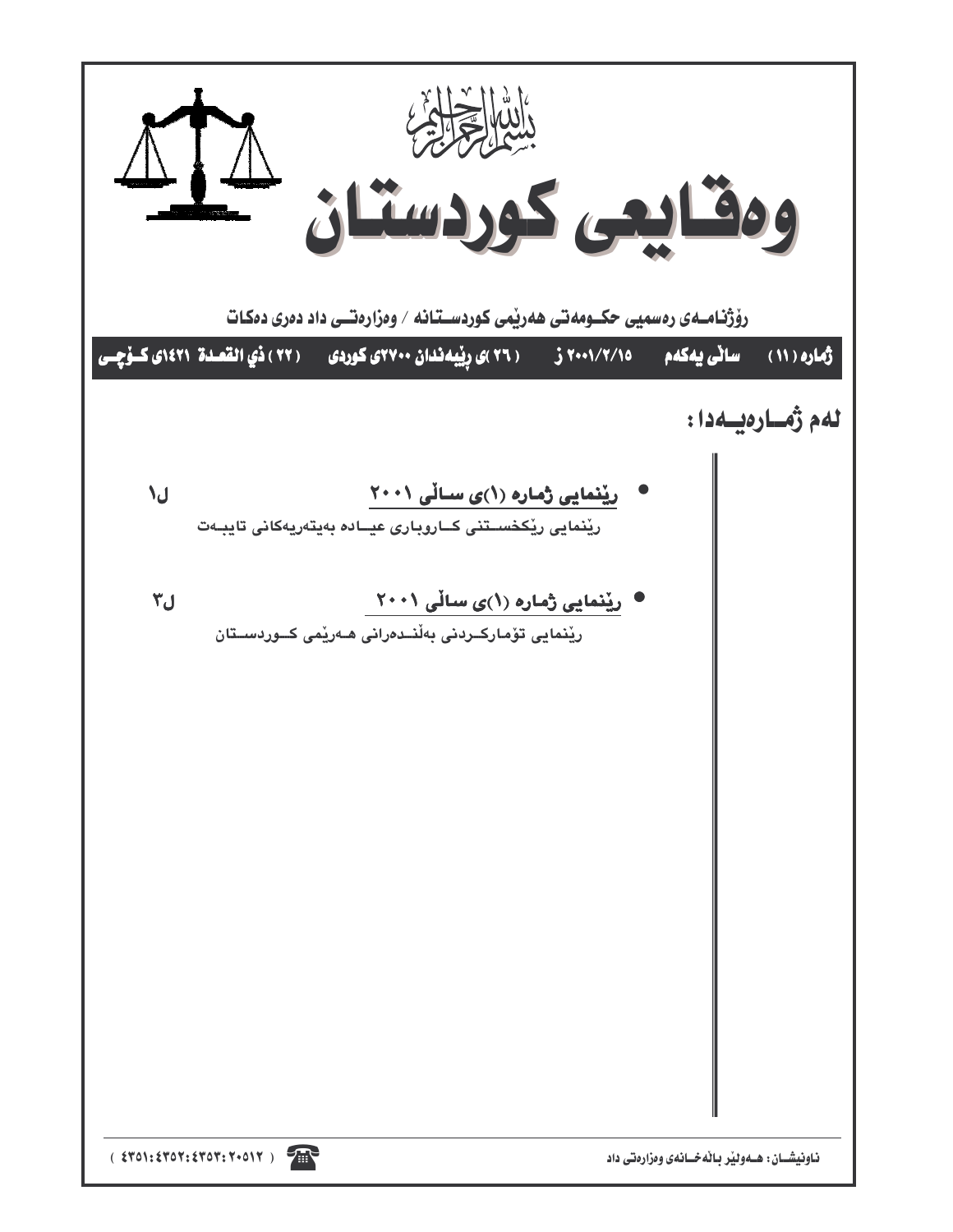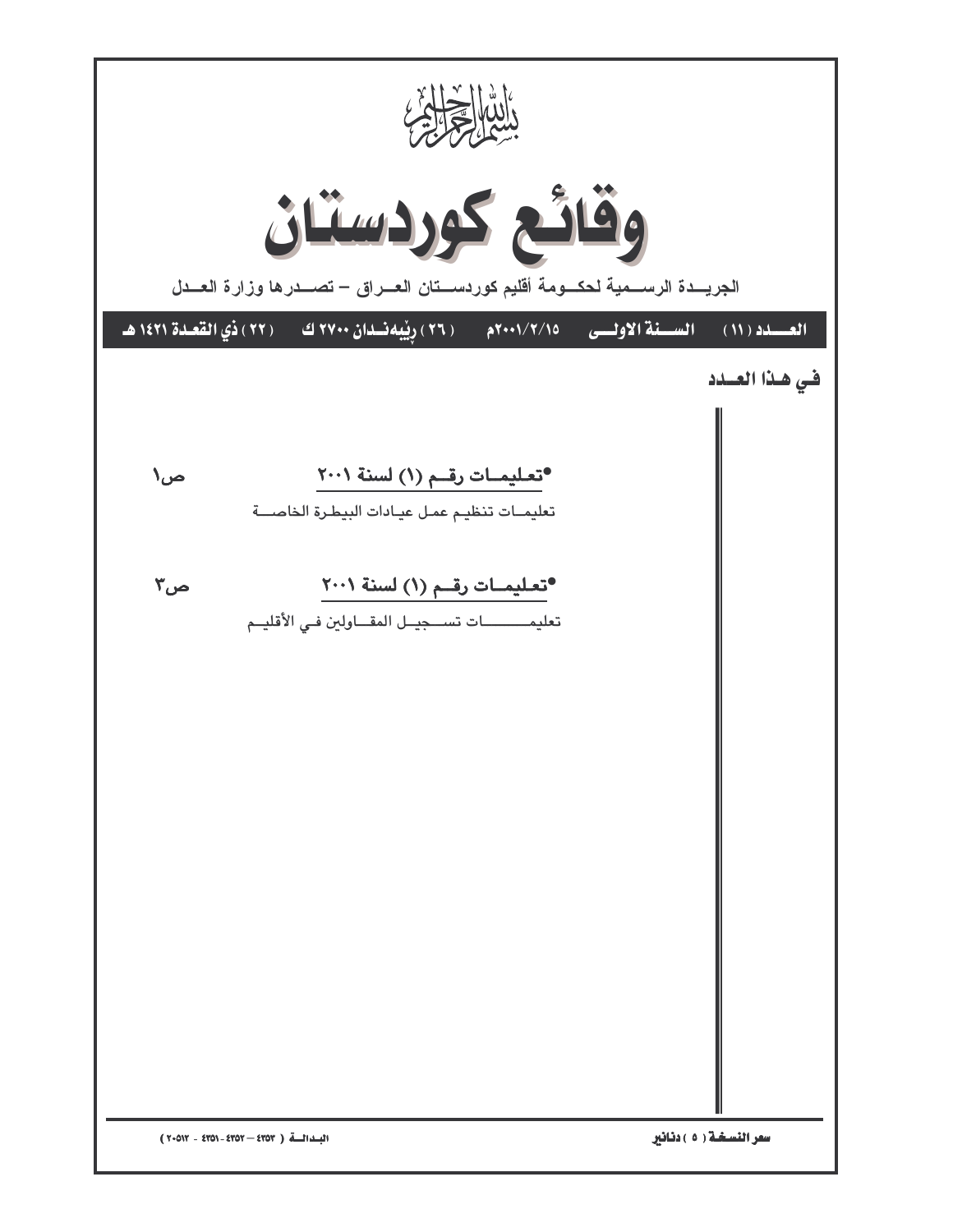# رینمسایی ژمساره ( ۱ )سسالّی ۲۰۰۱

پالیشت بهو دهسهلاٌتهی که پیّمان دراوه به پیّمی مادهی چوارهمی پـهیرهوی نـاوخوّی وهزارهتـی کشتوکال ّو ئاودێری ژماره / ۱ی سالّی ۲۰۰۰ بِق ریکخستنی کاری عیاده بهیتهرییهکانی تایبهت کـه لـه گەلْ ئامانجەكانى كارى ئەو وەزارەتە بگونجێت ئەم رێنماييانەي خوارەوەمان دەركرد :

يەكەم :

ياسا

پزیشکی خاوهن عیاده و تیمارخانهی تایبهتی دهبیّ پابهندی مهرجـهکانی سـهرف کردنـی بهشـه دەرمانى وەرگىراو بن ، بە نووسىن ، لەم بارەيەوە بەلێن بدەن .

- دووهم :
- ۰۱ تۆمارکردنی زانیاری تەواو دەربارەی ئاژەلداری سوودمەند لـه سـجلێکی تايبـەت بـەم شىێوەی خوارەوە :

زنجيره ، نياوى سيانى ، ناونيىشان ، جىۆرى ئىاژەل ، ژميارەي ئىاژەل ، جىۆرى نەخۆشىي سهسپێکت ، جۆرى دەرمان ، پەکە ، برى دەرمان ، برى پارە ، تێبینى .

- ۲. راچێتەي تايبەتى عيادە ھەبێت بە ناوي پزيشك و بروانامەو ناو نيشانى تـەواوي تياپـدا دىيـارى ىكرێت .
- ۳.ئاماده کردنی رایۆرتی نیو مانگی بـه سـیٰ وێنـه بـۆ سـهندیکاو بـۆ بەرێوەبەراپـەتی بەیتـەرەو ساماني ئاژەلى / ھەولێر و دھۆك و رايۆرتى نەخۆشىيە وەبائيەكان يێشكەش بكرێ .
- ٤. به لَيْن بـــــــدات كــــــــهوا ئـهم دهرمـان و فاكـسينانه بـهكار بيّـت تـهنها بــــــــــــق سـوودي ( ئاژەلدارەكان )ى ناو سنوورى يارێزگا.

۰. بەلێن بدات كەوا تەنھا بە يىمّى راچێتەي پزيشكى تيماركەر صەرف بكرێت .

٦.ﻫﻪﺭ ﻋﻴﺎﺩﻩﻳﻪﻙ ، ﻳﺎﻥ ﺗﻴﻤﺎﺭﺧﺎﻧﻪﻯ ﺗﺎﻳﺒﻪﺗﻰ ﺑﯚﻯ ﻧﻰﻳﻪ ﻛﻪﺳﺎﻧﻰ ﻏﻪﻳﺮﻯ ﺗﺎﻳﺒﻪﺗﻤﻪﻧﺪ ﺑﻪﻛﺎﺭ ﺑﯚﻧﯚﺕ بۆ كاروبارى برينيێچى بەيتەرى .

۰۷گەياندنى رايۆرت بۆ سەندىكا لە بەروارى ۳ و ۱۸ ھەر مانگێك .

۸.پــەیرەو کردنــی سیــستەمی بەزانــدنی ســنووری یاســا بــۆ کــۆنترۆل کردنــی سەریێـحییپەکانی بهرنامهکه که له لايهن سهنديکا بهم شێوهيهى خوارهوه :٠٠

تەغـــــريم كــــردن به بــــــرى ١٠٪ له نرخي مەزندە كراوي بەشــه دەرمـان ( القيمـة النقـديـــة

للحصة ) و بريني بەشى عيادەكە بۆ مــــاوەي يەك مانگ وەك يەكەم بەزاندنى ســـــــنوورى. ١ياسا بۆ كۆنترۆل كردنى سەريێچيپەكانى بەرنامەكە كە لە لايەن سەندىكا بەم شێوەپەي خوارەوە

- □ تهغريم كردن به برى ١٠٪ له نرخى مهزنده كراوى بهشه دهرمان ( القيمة النقديـــة للحـصة ) و برینی بهشی عیادهکه بۆ ماوهی یهك مانگ وهك یهکهم بهزاندنی سنووری یاسا ٠
- □ ته غريم كردن به برى 7٪ له نرخى مەزندە كراوي بەشە دەرمان (القيمـة النقـديـــة للحـصة ) و برینی بهشی عیادهکه بو ماوهی دوو مانگ وهك دووهم بهزاندنی سنووری پاسا کی انساطاتی

□ تەغريم كردن بە برى، 25/ 4، نرخى مەزندە كراوى بەشە دورمان رالقيمة النقديـــة للحـصة ) و <u>بريني بهشي دهرمان و مهواد به پهکجاري .</u>

 $\lambda$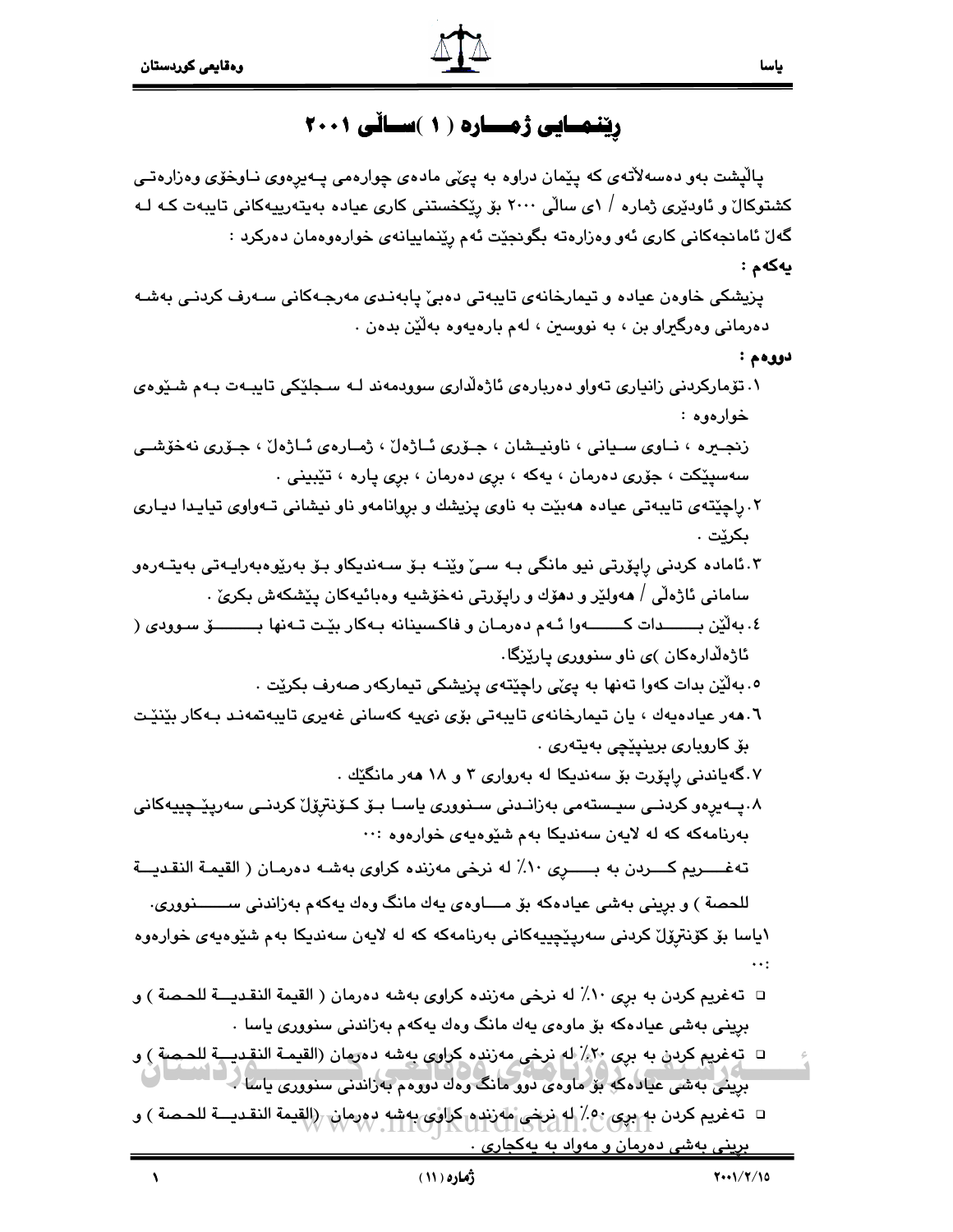- ۹. ههر يهك لهم خالآنهىخوارهوه به سهر پێچیکردن و دهرچوون له سنووری ياسا دائهنرێت . □ ناو نيشاني ئاژەلدار گەر روون و تەواو نەبێت .
	- □ جياوازى زانيارييەكانى راپۆرت .
	- □ دواکهوتنی تهسلیم کردنی راپۆرت له کاتی دیاری کراو .

#### سێڽە :

ســهنديکا بــهردهوام دهبێـت بــوّ بــه دواداچــوونهوهى ســهرفى دهرمــان بــه هاوکــارى هــهر دوو بەرێوەبەراپــەتى بەيتــەرە و ســامانى ئــاژەل ّلــە ھــەولێر و دھــۆك و ، بەرزكردنــەوەى راپــۆرت بــەم بەدواداچوونەوەي ئەو بابەتانە.

وهزيـــــري كشـــتوكـالٌ و نـاوديْـــــــري

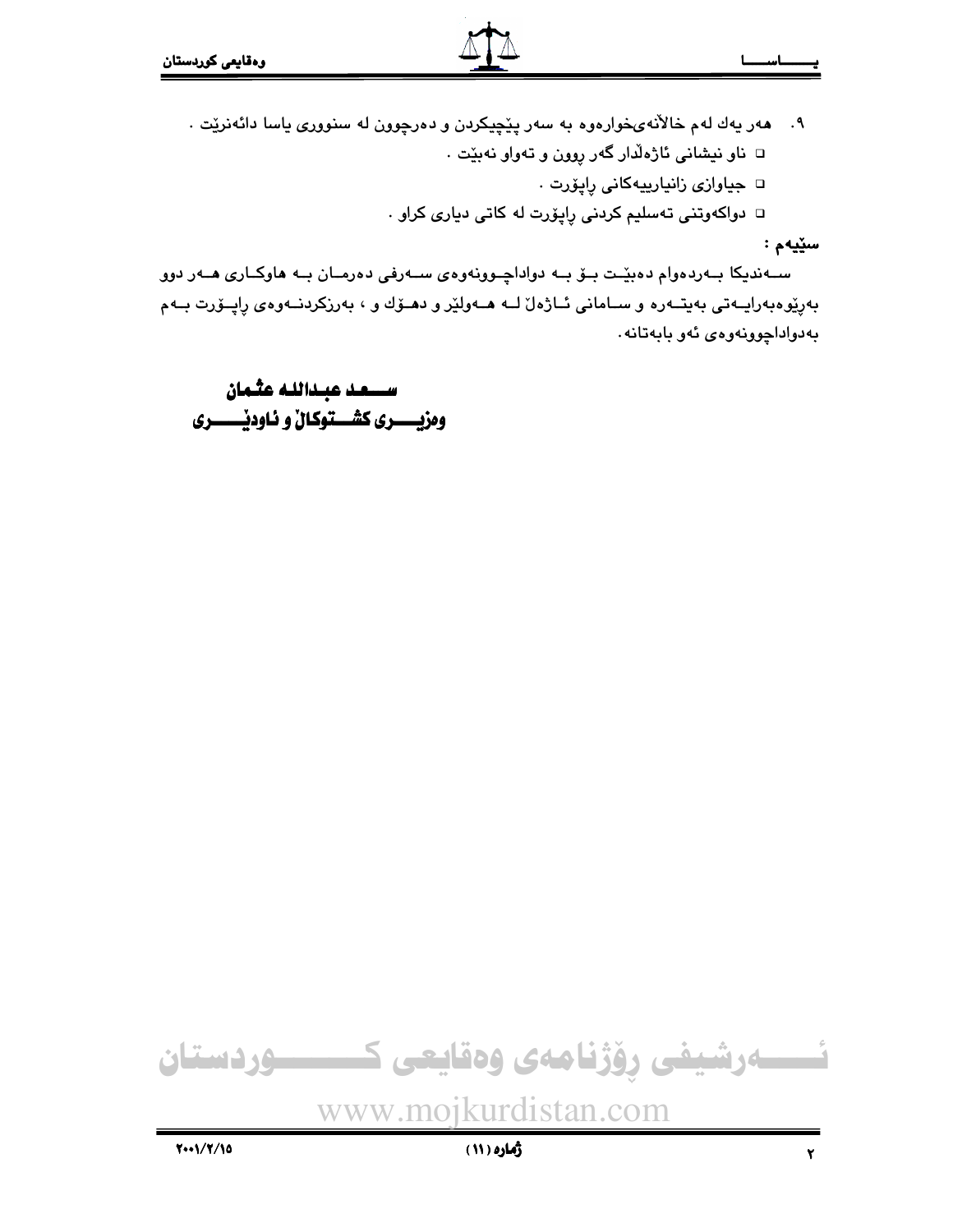# تعليمـات تســجيل المقــاولـىن في الإقـليم

الفصل الأول " الأهداف و التعَـّاريف"

المادة الاولى: تهدف هذه التعليمات الى تحقيق ما يأتي : ١\_ تنظيم سجل عام للمقاولين في الاقليم يكون مرجعا لشؤون المقاولات. ٢\_ استبعاد المقاولين غير المؤهلين من الاشتراك في المناقصات التي ليس لهم القدرة على تنفيذها . ٣\_ احالة المقاولات وفقا لكفاءة المقاولين. ٤\_ حث المقاولين في الاقليم على تنظيم مكاتبهم لتكون مؤهلة للاضطلاع بالمقاولات الهندسية. المادة الثانية: يكون نطاق تسجيل المقاولين في الاقليم كما يلي: الله لا تخضع المؤسسات الحكومية في الاقليم و لا المؤسسات او الشركات الاجنبيـة الى قواعـد تـسجيل المقاولين في الاقليم. ٢\_ يجري التحقيق في مؤهلات و كفاءة كل مقاول ممن ذكر في الفقـرة (١) اعـلاة وفقـا للـشروط الواجـب توفرها بموجب تعليمات المناقصين عند الاعلان عن المناقصة و عند الاحالة. المادة الثالثة: يقصد بالتعابير الاتية لاغراض هذه التعليمات المعاني المبينة ازاءها: (\_ المقاول هـو الـشخص الطبيعـي او المعنـوي الـذي يـزاول اعمـال المقـاولات مـم الجهـات الرسميـة و القطـاع المختلط و يكون حائزا على هوية تسجيل المقاولين في الاقليم. ٢\_\_ المقاولة عقد يتعهد بموجبه المقاول القيام بتنفيذ اعمال المقاولات وفقا للتبويب التالى: ١\_ المقاولات الانشائية: و تشمل الاعمال المتعلقة بانشاء و توسيع و هـدم المبـاني بانواعهـا و الطـرق و الجسور و السكك و المطارات و السدود و الخزانات و مشاريع الري و الموانيء و غيرها مـن الاعمـال الانشائىة. ٢ــ مقالات الاعمال الكهربائيـة و الميكانيكيـة: و تـشمل الاعمـال المتعلقـة بنـصب و تركيـب المعـدات و المكـائن و محطـات توليـد الكهربـاء و محطـات الـضخ و بـدالات الهواتـف و اعمـال التكييـف و التاسيسات الكهربائية و المصافي و الابراج و التركيبات المعدنية و غيرها من الاعمال التي تـدخل في دائرة هذا الاختصاص. الفصل الثـــاني<br>"فــّـواعد تســجيل المقــاولين" ا**لمادة الرابعة**: يجري تسجيل المقاولين في الاقليم و درجاتهم وفق الاسس و المعايير المبينة : ١\_ المقاولات الانشائية: و يسجل المقاولون المختصون فيها بحسب الدرجات الاتية: الدرجة الاولى ــــ للمقاولات التي مهما بلغت كلفتها. الدرجة الثانية \_ للمقاولات التي لاتزيد كلفتها على (١٢) مليون دينار. الدرجة الثالثة \_ للمقاولات التي لاتزيد كلفتها على (١٠) ملايين دينار . الدرجة الرابعة ـــ للمقاولات التي لاتزيد كلفتها على (٥) ملايين دينار. الدرجة الخامسة ـــ للمقاولات الش لاتريد كلفتها عل (٢,٥) مليون دينار. وردستان الدرجة السادسة ــ للمقاولات التي لاتريد كلفتها عل (١,٥) مليون دينار. الدرجة السابعة ــ للمقاولات التي لا تزيد كلفتها على (ل) مليون دينار. الدرجة الثامنة \_ للمقاولات اللي لاترية كلفتها على لا مكان الفاتلين WWW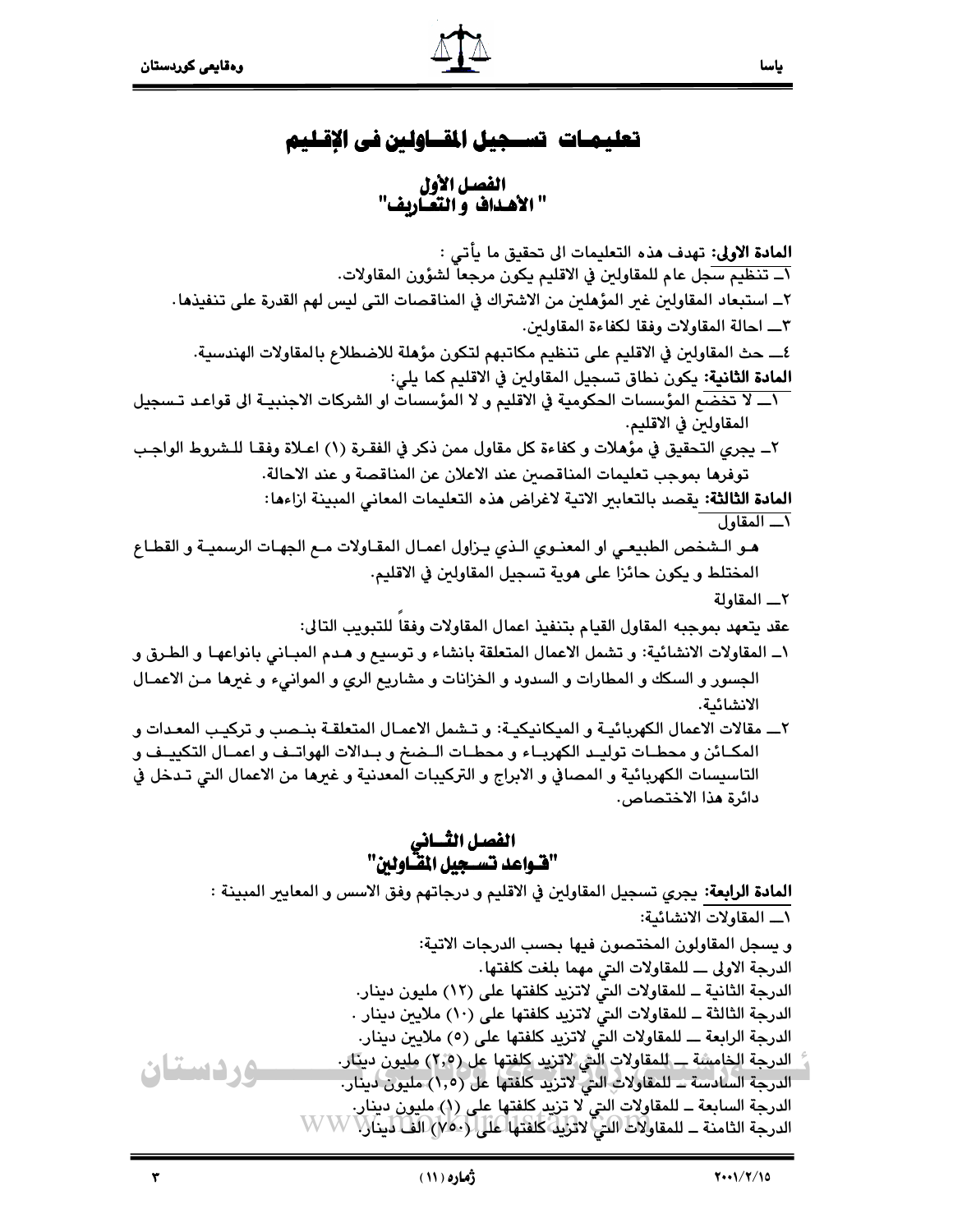الدرجة التاسعة ـ للمقاولات التي لاتزيد كلفتها (٥٠٠) الف دينار. الدرجة العاشرة ـ للمقاولات التي لاتزيد كلفتها على (٢٥٠) الف دينار. ٢ـــ مقاولات الاعمال الكهربائية و الميكانيكية: و يسجل المقاولون المختصون فيها بحسب الدرجات الاتية: الدرجة الاولى ــــ للمقاولات التي مهما بلغت كلفتها. الدرجة الثانية ـ للمقاولات التي لاتزيد كلفتها على (٥) ملايين دينار. الدرجة الثالثة ـــ للمقاولات التي لاتزيد كلفتها على (٢) مليون دينار. الدرجة الرابعة ـــ للمقاولات التي لاتزيد كلفتها على (١) مليون دينار. الدرجة الخامسة ـ للمقاولات التي لاتزيد كلفتها على (٧٥٠) الف دينار. ٣ـــ ان يكون المقاول منتميا الى احدى الغرف التجارية بتأييد صادر من الغرفة المختصة. ٤ـــ ان يكون للمقاول محل عمل ثابت. المادة الخامسة: الدرجة الأولى: يشترط في مقاولي الدرجات الاولى و حتى العاشرة لاعمال المقاولات الانشائية توفر الشروط الاتية: ١ـــ١ ان لايقل كفاءة المقاول المالية بما في ذلك قيمة ما يملكه مـن اجهـزة و معـدات عـن (٣) ملايـين دينار بتأييــد من مصرف معتمد وان يكون ممن زاول اعمال المقاولات مدة لاتقل عن سبع سنوات. ١ـــ٢ ان يكون المقاول متفرغا و بصورة دائمية : ١\_٢\_١ وحدة فنية لايقل عن (٢) مهندس احدهما ممارس متفرغ و الثاني مجاز. ١ــ٦ــ٦ وحدة حسابية برئاسة محاسب مسجل في نقابة المحاسبين و المدققين يقـوم بمـسك سـجلات حسابية نظامية. ١\_٢\_\_٣ مشاور قانوني ( غير متفرغ) مسجل في نقابة المحامين. ١ــ٣ ان يكون قد اكمل بصورة ناجحة اعمال مقاولتين لاتقل كلفة كل منهما عن (٢) مليـون دينـار او مقاولة واحدة لاتقل كلفتها عن (٣) ملايين دينار و ذالك خلال سبع سنوات السابقة لتقديم الطلب. الدرجة الثانية: ٢\_\_١ ان لا تقل كفاءة المقاول المالية بما في ذلك قيمة مـا يملكـة مـن اجهـزة و معـدات عـن (٢) مليـون دينار بتايد مـن مـصرف معتمـد و ان يكـون ممـن زاول اعمـال المقـاولات مـدة لاتقـل عـن خمـس سنوات. ٢\_\_٢\_ ١ وحدة فنية من (٢) مهندسين متفرغين لاتقل مرتبة احدهم عن ممارس مدنى بتاييد من نقابة المهندسين. ٢\_٢\_٢ وحدة حسابية برئاسة محاسب مسجل في نقابـة المحاسـين و المـدققين تقـوم بمـسك سـجلات حسابية نظامية. ٢\_٢\_٣ مشاور قانوني ( غير متفرغ) مسجل في نقابة المحامين. ٢\_\_٣ ان يكون قد اكمل بصورة ناجحة اعمال مقاولتين على الاقل كلفة كل منهما عن (١) مليون دينــار او مقاولة واحدة لاتقل كلفتها عن (١,٥) مليـون و خمـسمائة الـف دينـار و ذلـك خـلال الـسنوات الخمس السابقة لتقديم الطلب. الدرجة الثالثة : بتاييد من مصرف معتمد عليه بكون ممن زاول اعمال المقاولات لمدة لاتقل عن اربع سنوات. 

KUT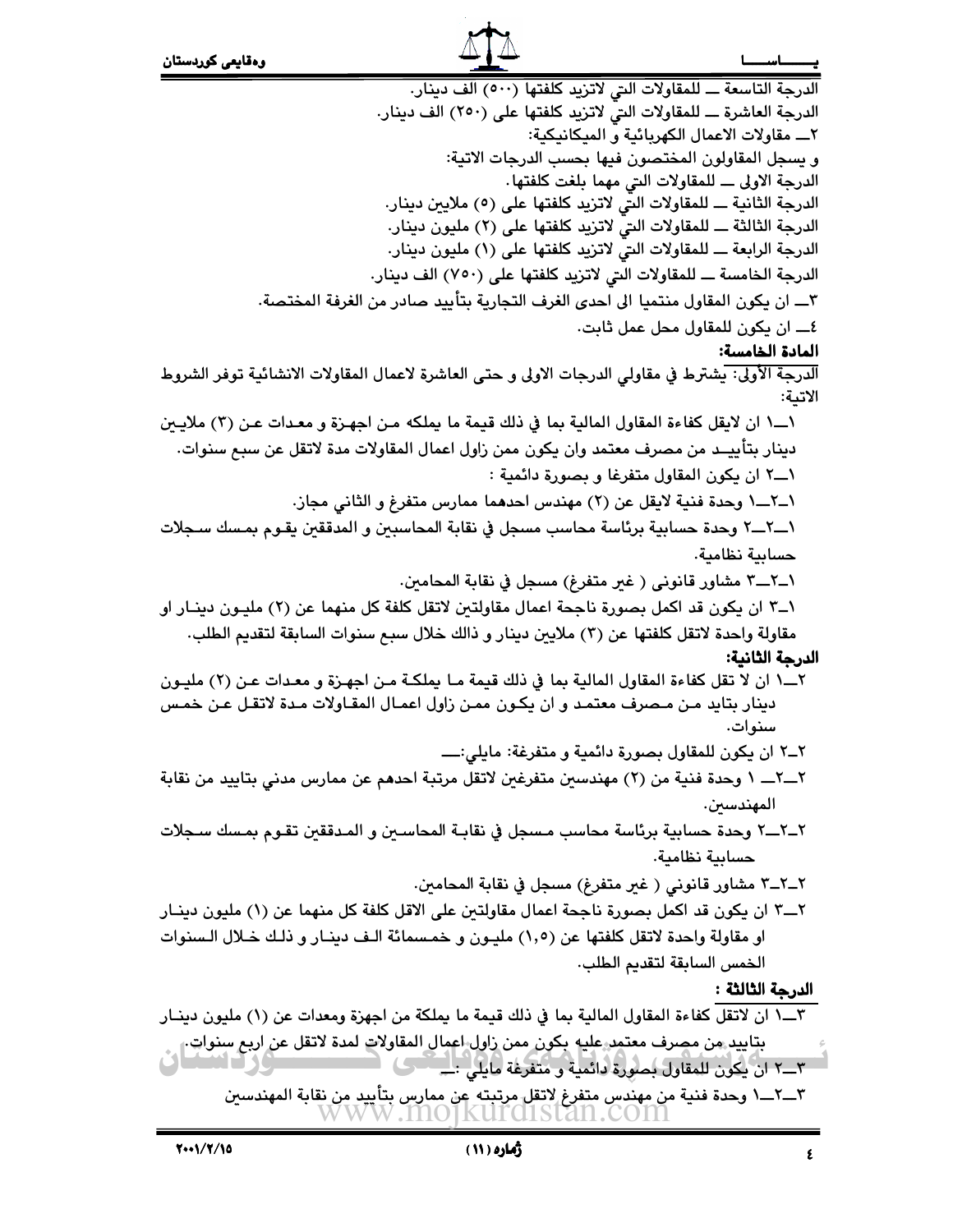$\bullet$ 



٣ـــ٦ـــ٦ محاسب مسجل في نقابة المحاسبين و المدققين. ٣\_\_٢\_\_٣ مشاور قانوني ( غير متفرغ) مسجل في نقابة المحامين. ٣ــــ٣ ان يكون قد اكمل بصورة ناجحة اعمال مقاولتين لاتقل كلفة كل منهما عـن (٤٠٠) الـف دينــار او مقاولة واحدة لاتقل كلفتها عن (٧٥٠) الف دينار خلال الاربع سنوات السابقة لتقديم الطلب. الدرجة الرابعة: ٤\_\_١ ان لاتقل كفاءة المقاول المالية بما في ذلك قيمة ما يملكه مـن اجهـزة و معـدات عـن (٧٥٠) الـف

- دينار بتأييد من مصرف معتمد عليه و ان يكون ممن زاول اعمال المقاولات مدة لاتقل عن اربع سنو ات.
	- ٤\_\_٢ ان يكون له بشكل دائم مهندس متفرغ بمرتبة ممارس على الاقل بتأييد من نقابة المهندسين.
		- ٤ـــــــ٣ ان يكون له محاسب مسجل غير متفرغ مسجل في نقابة المحاسبين و المدققين.
- ٤ــــ٤ ان يكون قد اكمل بصورة ناجحة اعمال مقاولتين لاتقل كلفة كل منهما عن (٣٠٠) الف دينــار او مقاولة واحدة لاتقل كلفتها عن (٥٠٠) الف دينـار و ذلـك خـلال الاربـم سـنوات الـسابقة لتقـديم الطلب.

# الدرجة الخامسة:

- 0\_\_١ ان لاتقل كفاءة المقاول المالية بما في ذلك قيمة ما يملكه من اجهزة و معدات عن (٥٠٠) الـف دينــار بتأييد من مصرف معتمد عليه و ان يكون ممن زاول اعمال المقاولات مدة لاتقل عن اربع سنوات.
- 0\_٢ ان يكون له مهندس متفرغ دائـم أو مهنـدس غـير متفـرغ بمرتبــة مجـاز علـي ان لايعمـل لاكثـر مـن مقاولين اثنين في وقت واحد.
	- 0\_\_٣ ان يكون له محاسب غير متفرغ مسجل في نقابة المحاسبين و المدققين. ٥\_٤ ان ڪون:
- 0\_\_٤\_\_١ قد اكمل بصورة ناجحة اعمال مقاولتين لاتقل كلفة كل منهما عـن (٢٠٠) الـف دينـار او مقاولـة واحدة لاتقل كلفتها عن (٣٥٠) الف دينار خلال السنوات الاربع السابقة لتقديم الطلب.
- 0\_٤\_٢ او مهندسا مدنيا بمرتبة مجاز او مهندسا مدنيا لاتقل خبرتـه عـن (١٥) سـنة و قـد مـارس فيهـا فترة لاتقل عن (٨) سنوات كمهندس يتولى مسؤولية تنفيذ المشاريع او مهندس منفذ لدى مقاول لاعمال لاتقل كلفة الواحدة منها عن (٣٠٠) الف دينار.

# الدرحة السادسة:

- ٦\_١ لاتقل كفاءة المقاول المالية عن (٤٠٠) الف دينار بتأييد من مصرف معتمد عليـه و ان يكـون ممـن زاول اعمال المقاولات مدة لاتقل عن سبح سنوات .
	- ٦\_\_۲ ان یکون :
	- ٦\_\_٢\_\_١ قد اكمل اعمال مقاولة لاتقل كلفتها عن ( ١٥٠) الف دينار.
		- ٦\_\_٢\_\_٢ او مهندسا مدنيا بمرتبة مجاز.

# الدرجة السابعة:

- - ۷ـــ۲ ان یکون:
- ٧ـــ٢ــــ١ قد اكمل بصورة ناجحة اعمال مقاولتين لاتقل كلفة كـل منهمـا عـن (٦٠) الـف دينــار او مقاولـة واحدة لاتقل كلفتها عن (١٢٠) الف دينار خلال السنوات الاربع السابقة لتقديم الطلب.

<u>٢-٢-٢ او مهندسا مدنيا بمرتبة معارس عي ٥٥ قامت ك</u> ــــوردستان

الدرجة الثامنة: •

۸ــ۲ ان یکون: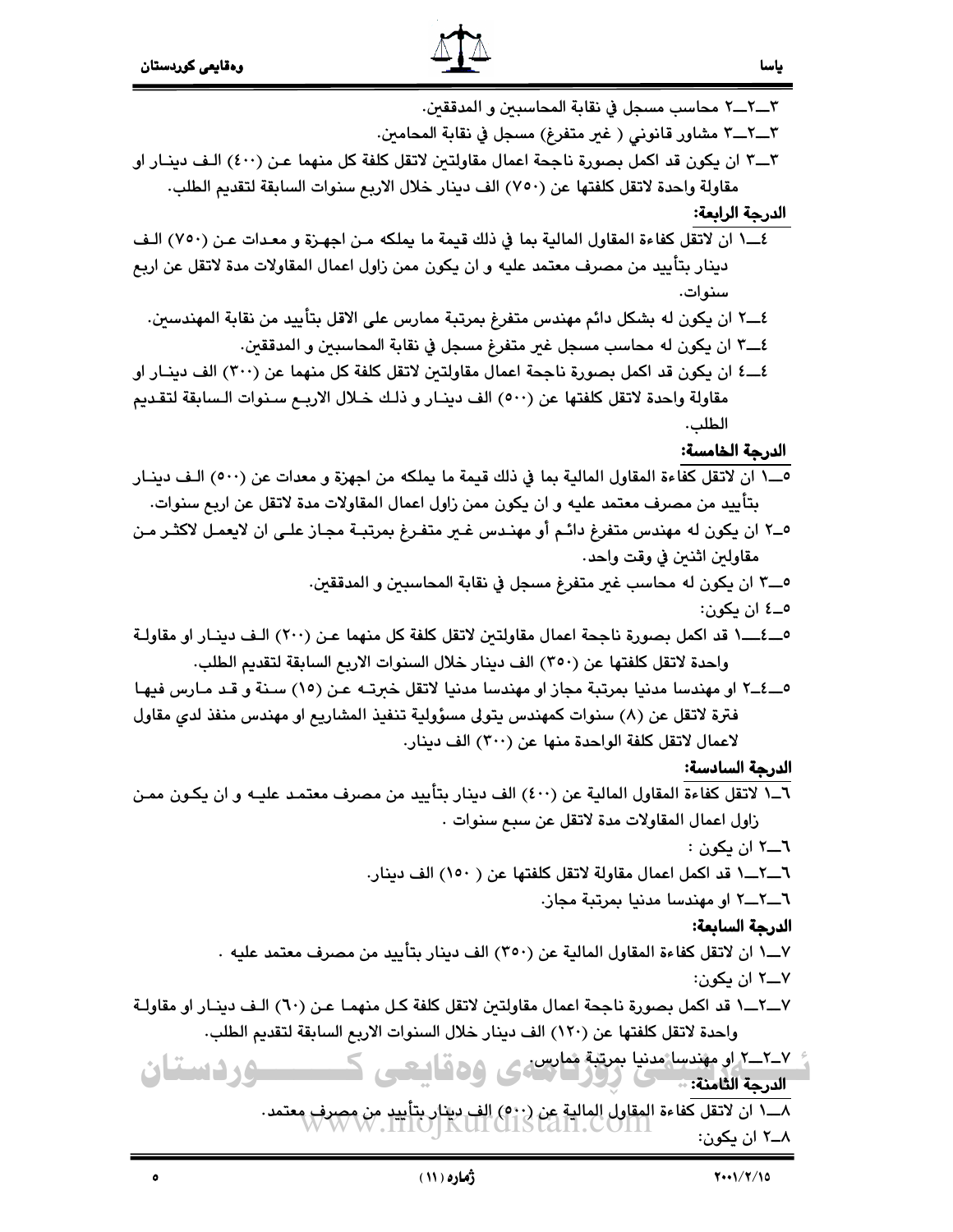٨ـــ ٢ــ ١ قد اكمل بصورة ناجحة مجموعة اعمال مقاولات لاتقل كلفتها عن (٧٥) الـف دينـار علـى ان لاتتجاوز الاربع مقاولات او مقاولة واحدة لاتقل كلفتها عن (٥٠) الف دينار.

۹ ــ ۲ ــ ۲ أو مهندسا مدنيا بمرتبة ممارس .

www.mojkurdistan.com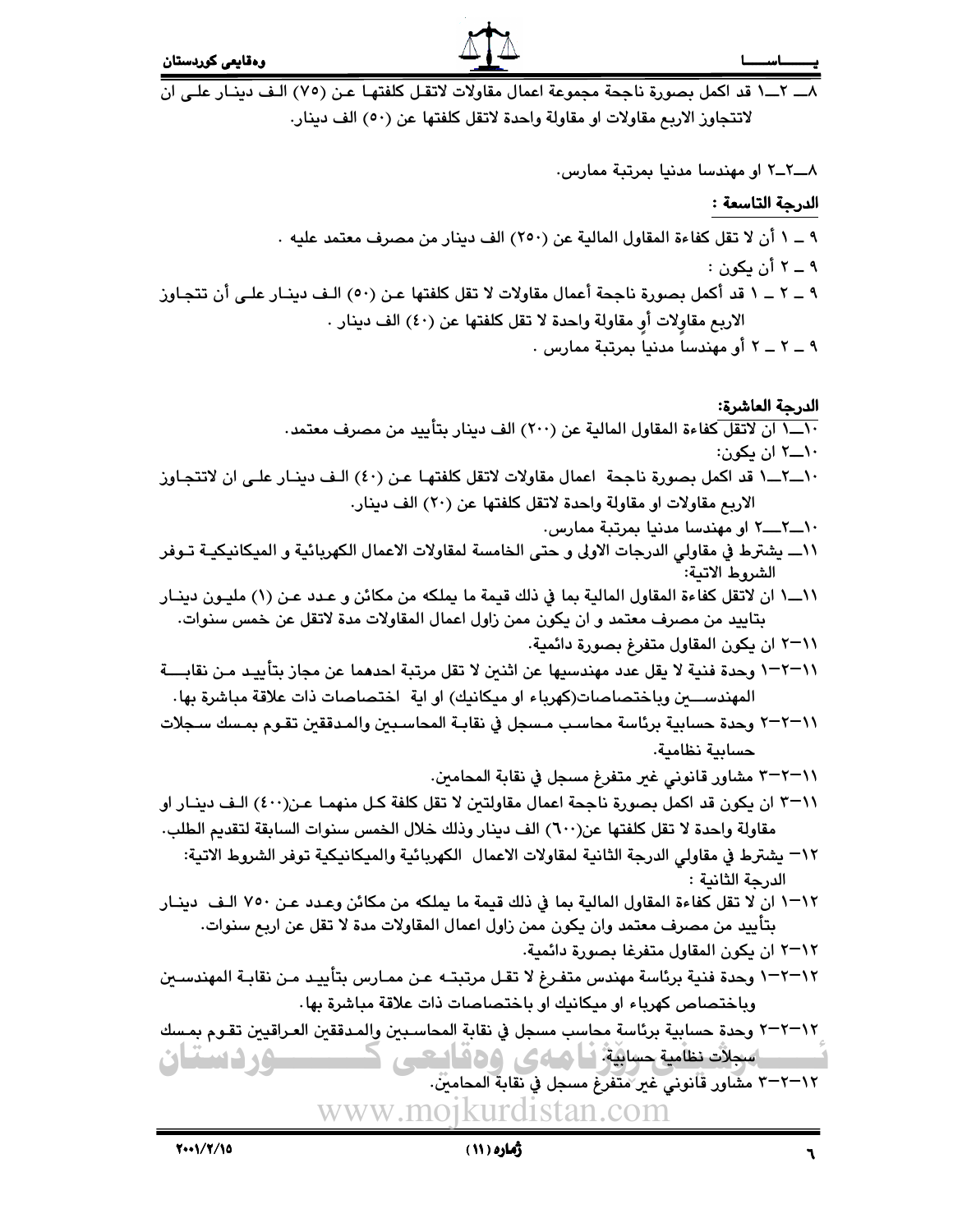٠١٢–٣ ان يكون قد اكمل بصورة ناجحة اعمال مقاولتين لا تقـل كلفـة كـل منهـا عـن (٢٠٠) الـف دينار ، او مقاولة واحدة لا تقل كلفتها عن(٣٥٠) الف دينار وذلك خـلال الاربـم سـنوات الـسابقة لتقديم الطلب.

### الدرجة الثالثة :

- ١٣-١ ان لا تقل كفاءة المقاول المالية بما في ذلك قيمة ما يملكه من مكـائن وعـدد عـن ٣٥٠ الـف دينـار بتأييد من مصرف معتمد وان يكون ممن مارس اعمال المقاولات مدة لا تقل عن ثلاث سنوات.
- ٢٦-٢ ان يكون للمقاول مهندس متفرغ بمرتبة ممارس باختصاص كهرباء او ميكانيك او باختـصاصات ذات علاقة مباشرة بها ويتاييد من نقابة المهندسين.
- ٣٦٦٣ ان يكون قد اكمل بصورة ناجحة اعمال مقاولتين لا تقل كلفة كل منهما عن(١٠٠) الـف دينـار او مقاولة واحدة لا تقل كلفتها عن(١٥٠) الف دينار خلال ثلاث سنوات السابقة لتقديم الطلب ، او ان يكون مهندسا مجازا في احد فروع التخصص التي لها علاقة بالعمل.

#### الدرجة الرابعة :

- ١٤–١ ان لا تقل كفاءة المقاول المالية عن(٢٥٠) الف دينار بتأييد من مصرف معتمد.
- ٢-٢١ ان يكون له مهندس متفرغ بمرتبة ممارس باختصاص كهرباء او ميكانيك على ان لا يعمـل لاكثـر مـن مقـاولين اثـنـين في وقـت واحـد ، وان يكـون هـو مهندسـا بمرتبـة ممـارس وبتأييـد مـن نقابـة المهندسين.
- ٢-٢ ان يكون قد اكمل بصورة ناجحة اعمال مقاولتين لا تقل كلفـة كـل منهمـا عـن(٥٠) الـف دينـار او مقاولة واحدة لا تقل كلفتها عن(١٠٠) الاف دينار. ان لم يكن مهندسا.

#### الدرجة الخامسة :

- ١٥–١ ان لا تقل كفاءة المقاول المالية عن(١٥٠) الف دينار بتأييد من مصرف معتمد.
- ٢٦٥ ان يكون له مهندس غير متفرغ باختصاص كهرباء او ميكانيك على ان لا يعمل لاكثر من مقاولين اثنين في وقت واحد او ان يكون هـو مهندسـا باختـصاص كهربـاء او ميكانيـك وبتأييـد مـن نقابـة المهندسين ، او ان يكون قد انجز اعمال نصب وتركيب بكلفة لا تقل عن(٥٠)الف دينار.

#### المادة السادسة:

يجوز تسجيل أي مقاول في اكثر من تخصص واحد اذا توفرت الشروط المطلوبة بموجب هذه التعليمات.

#### المادة السابعة:

- ٠١. لاتسرى هذه التعليمات على مقاولات التجهيز والتـصنيع وعقـود اجـور العمـل او عقـود الخـدمات الاستشارىة.
- ٢. في حالة اشتراك اكثر من مقاول في تنفيذ مقاولة واحدة تحدد درجة كل مشارك منهم حسب النسبة التي حددت بموجبه المشاركة ويترك ذلك الى تقدير هيئة تسجيل المقاولين في الاقليم.

#### المادة الثامنة:

١. تؤلف بقرار من وزير شؤون المجلس هيئة لتسجيل المقـاولين مـن رئـيس وسـتة اعـضاء اصلليين وعضوين احتياط على ان يراعي في اختيارهم الاختصاص والخبرة الفنية المطلوبـة وان يراعـي في اختيارهم تمثيلهم للجهات ذات العلاقية مباشرة ؛ وإن يتم استبدال بعض الاعضاء او جميعهم بصورة دورية وَحَسَبَ مَا يُرَاهَ الوَرْيَرَ.

 $\mathbf{v}$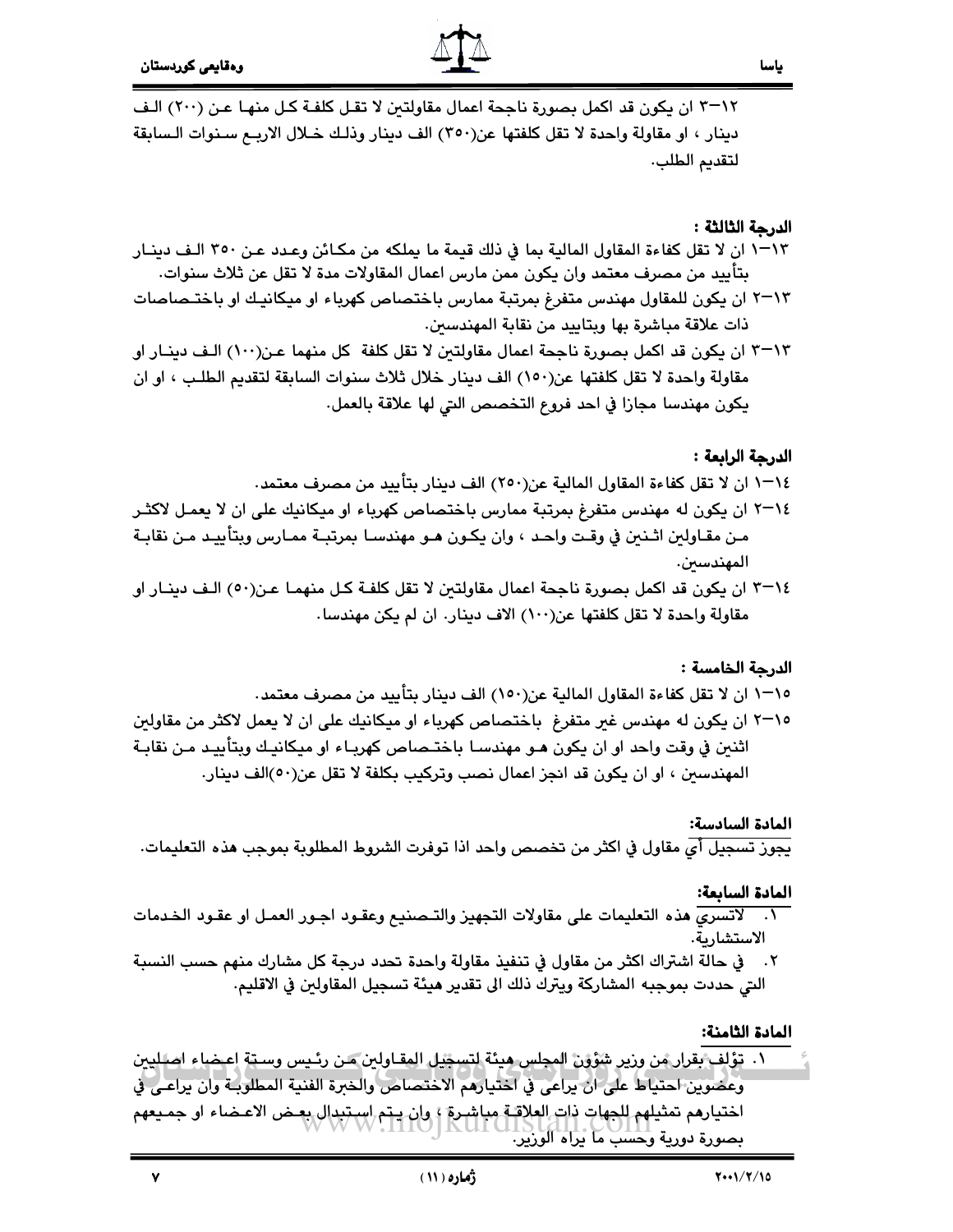- ٢. للمقاول الذي يرى ان في قرار هيئة تسجيل المقاولين اجحافا بحقه ان يعترض خلال (٣٠ ) ثلاثين يوما من تاريخ تبليغه لدى لجنة استئنافية مؤلفة من ثلاثة اعضاء وبقرار من الوزير ويكـون قـرار اللحنة نهائيا.
	- ٣. لايجوز تعديل درجة أى مقاول الا بعد مضى سنة واحدة من تسجيله في تلك الدرجة.
- ٤. تخول الهيئة صلاحية التحري عن كفاءة المقاول للتثبت من حسن مقدرته علـى انجـاز الاعمـال في مواعيدها والتحقـق مـن ان المقـاول انجـز الاعمـال وفـق المواصـفات ولهـا مـن اجـل ذلـك طلـب المعلومات والبيانات من مختلف الدوائر بما في ذلك المصارف اذا وجدت الهيئة مبررا لذلك.
- ٥. في حالــة اشــتراك مقــاولين مــن اختــصاصين مخـتلفين في التقـدم علــي مناقــصة متكاملــة تحـوي الاختصاصين تعتمد كلفة الجزء المختص من العمل في تحديد الصنف المطلوب لكل شريك.
- ٦. يجوز لاكثر من مقاول من نفس الدرجة المشاركة في المناقصات التي تتطلب درجـة واحـدة اعلـي شريطة عـدم الجـواز لاى مـنهم عنـد رسـو المناقـصة بعهـدتهم التنـازل او الانـسحاب خـلال مـدة المقاولة.
- ٧. تراعى الوزارات المنفذة عند الاحالة امكانية المقاول وكفاءتـه بمـا يـتلائم وحجـم الاعمـال المحالـة بعهدته والحدود المسموح بها بموجب هذه القواعد وفي كل الاحوال يجب ان تكون الشروط المالية والفنية المطلوبـة عنـد التـسجيل والتـصنيف لاى مقـاول متـوفرة وثابتـة عنـد احالـة أى مـشروع ىعھدتە .
- ٨. على المقاول تزويد المديرية العامة للتخطيط في رئاسة مجلس الورراء بالبيانات الخاصة بنـشاطه خلال تلك السنة ويموجب الاستمارة المعدة من قبل المديرية العامة للمتابعة وتعتبر هوية المقـاول وتسجليه ملغيين بعد مرور سنتين من تاريخ انجازه لاخر مشروع او عمل اذا لم يقدم خـلال هـذه الفترة لاى عمل او مشروع اخر بشرط ان يكون عدم قيامه باى نشاط تعاقدى في مجال المقـاولات خلال هذه المدة غير ناتج عن اسباب وظروف خارجـة عـن ارادتــه، ويقـوم الـوزير باشـعار لجنــة تسجيل المقاولين في مثل هذه الحالات لالغاء تسجيل المقاول.
- ٩. على الجهات المختصة عند احالة المشاريع والاعمال التي بعهدة المقـاول ان تأخـذ بنظـر الاعتبـار كعنصر الافضلية —مدى توفر المكائن والمعدات والاجهزة اللازمة لتنفيذ العمل والـتي مـن شـأنها تقليل استخدام الايدي العاملة لدى المقاول الى ادنى حد ممكن.
- يراعى عنـد النظـر في موضـوع الاجهـزة والمعـدات نوعيتهـا وحـداثتها وكفاءتهـا الانتاجيـة وحجمهـا لضمان جودة النوعية والانتاجية.
- ١٠. يلتزم المقاول بان يرفق بعطائه لاى مشروع او عمل قائمة بكافة الاعمال التي التزم بها او انجزهـا او تلك التي لا تزال قيد التنفيذ موضحا فيها كلفة هذه الاعمال وطبيعتها والجهـة الـتي يعمـل لهـا المقاول والجهة التي يقدم اليها العطاء الحق في اتخاذ كافة الاجراءات للتأكد من المعلومات المرفقة بأعطاء او اية معلومات اخرى تراها ضرورية قبل احالة المشروع او العمل.
- ١١. يعتبر كل من المقاول او المهندس او العاملين معه او لديه مسؤولين مسؤولية تـضامنية عـن كـل عمل غش /او تحايل/ او تخريب سواء اكان العمل صادرا منهم بصورة منفردة او مشتركة وفي هذه الحالة تكون العقوبة(اضافة الى العقوبات الواردة في القوانين والانظمة الاخرى وكذلك تلك الواردة في العقود المبرمة مم المقاول والمتعلقة بتفيذ المشاريم والاعمـال المحالـة عليـه) حرمـان المقـاول او المهندس من مزاولة اعمال المقاولات والتعهدات ويكون المنع نهائيا وباتا ·
- ١٢. يعتبر المقاول المهندس من ضمن الاعداد التي تدخل في الوحدة الفنية المطلوبة في كل صـنف مـن الاصناف.
- ١٣. لا يحق للمقاول الذي يرفض طلب تسجيله التقدم بطلب جديد قبل مضى ثلاثه اشهر على صدور قرار الرفض. www.mojkurdistan.com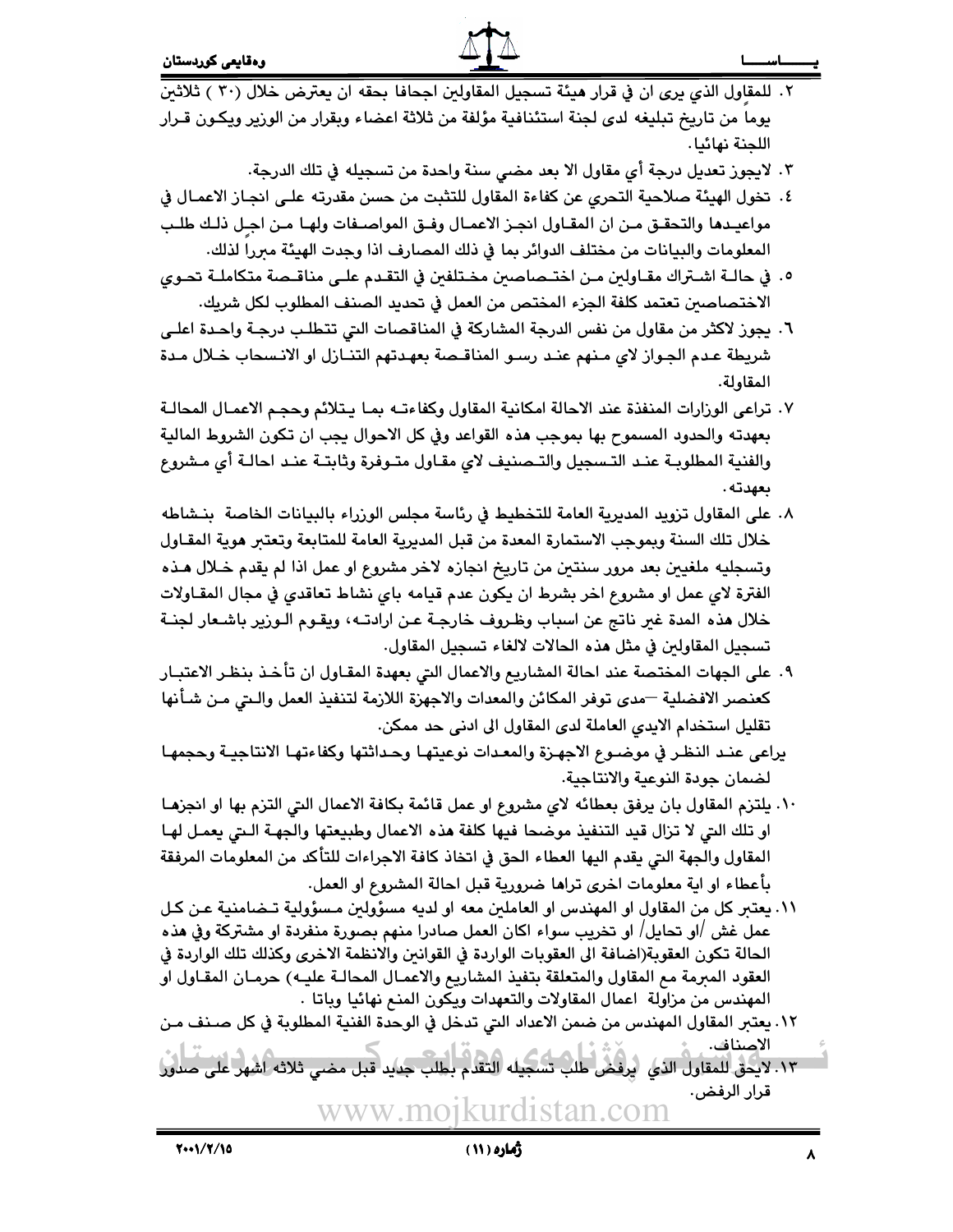- ١٤. لا يجوز تسجيل المقاول لاول مرة بدرجة تزيد على الدرجة السادسة بالنسبة للمقـاولات الانـشائية والدرجة الثالثة بالنسبة لمقاولات الاعمال الكهربائية والميكانيكية صعودا الى الدرجة الاولى.
- ١٥. لا تعتبر الاعمال التي يقوم بها المقاول الثانوي لاغراض التسجيل بموجب هـذه التعليمـات مـا لم تكن مصدقة من قبل الجهات المنفذة ذات العلاقة.
- ٠١٦. يعاد النظر في تسجيل المقاولين المسجلين مرة واحدة كل سنتين اعتبارا من اخر تسجيل و تعتـبر
- ١٧. في حالة فقدان أي مقاول مسجل لاحد شروط التسجيل في الدرجة المسجل بهـا فعليـة اكمـال هـذا الشرط خلال شهرين من تاريخ تبليغه من قبل لجنة تـسجيل المقـاولين العـراقيين وبعكسه يعـاد النظر في تسجيله وفق الشروط المتبقية ويعاد النظر به بعد ستة اشهر من تـاريخ اعـادة تـسجيله ڧ الدرجة الجديدة.

## المادة التاسعة:

- <del>1</del> للوزير المختص أو من يخولة: ١ ـــ ١ ان يقرر السماح لمقاولين من درجة واحدة ادنى الاشـتراك في المناقـصات المعلنــة لدرجــة اعلــي وله احالة المناقصات (باية شروط تضمن انجاز العمل) على مقـاول مـن درجـة واحـدة ادنـى اذا وجد ان اسعار المقاولة وطريقة احتسابها وتنظيم منهاج العمل واسلوب اسـتخدام الايـدي العاملـة في المـشروع يحمـل علـى الاعتقـاد بـان المقـاول المـذكور مؤهـل للاضـطلاع باعمـال المناقـصة المذكورة.
- ١ ـــ ٢ صـلاحية احالــة المقـاولات في المنــاطق النائيــة اذا اقتــضت الـضرورة ذلـك الى المقـاولين غــير المسجلين في سجل المقاولين على ان لا تزيد كلفة كل مقاولة عن(٢٥٠) الف دينار.
- ١ \_ ٣ | احالة المقاولات داخل المدن اذا اقتضت الضرورة ذلك الى مقاولين غير مسجلين على ان لا تزيد كلفة المقاولة عن(١٥٠) الف دينار مع مراعاة :
	- ١–٣–١ تفضيل المقاول المسجل على غير المسجل ان كانت اسعاره لا تزيد باكثر من ٥٪ عنه.
- ١–٢٣ عدم احالة اعمال بعهدة مقاول غير مسجل يزيد مجموع كلفتهـا عـن(٢٥٠) الـف دينــار في وقـت و احد .

## المادة العاشرة:

- \−لوزير شؤون مجلس الوزراء بناء على أقتراح من الوزير المختص او الجهـة المنفـذة وتوصـية هيئـة تسجيل المقاولين في الاقليم ادراج اسـم المقـاول في القائمـة الـسوداء لمـدة لا تزيـد علـى سـنتين في الحالات الواردة في المادتين الرابعة و العشرين و الخمسين مـن تعليمـات تنفيـذ و متابعـة مـشاريع و اعمال خطط التنمية و يترتب على ادراج اسم المقاول في القائمة السوداء تنزيله درجـة واحـدة لمـدة سنتين تسري اعتبارا من تاريخ رفع اسمه من القائمة السوداء ، و في حالة اعادة ادراج اسم المقاول في القائمة السوداء تسحب هويته و يشطب تـسجيله نهائيـا و يمنــع مـن مزاولــة اعمـال المقـاولات و يسرى الاجراء الوارد في هذة الفقرة على العقود و المقاولات بكافة انواعها .
- ٢ــ للمقاول الذي تقرر ادراج اسمه في القائمة السوداء ان يقدم اعتراضـا الى هيئــة تـسجيل المقـاولين في الاقليم بواسطة الوزارة المنفذة خلال خمسة عشر يوما من تاريخ التبليغ و للهيئة دراسة اعتراضة في ضوء الاسباب التي قدمها المعترض والجهات المعنية و رفعهـا الى وزيـر شـؤون المجلـس و لايوقـف البت اعتراض المقاول سير الاجراءات التي ينبغي أتخاذها بحقة.
- التعليمات بمّا في ذَلَك نَوْعَ الـسجلات المطلـوب مـسكها و الاسـتمارات و الهويـات المتعلقـة بتـسجيل المقاولين و له ان يقر اية استثناءات من احكام هذة التعليمات إنا اقتضيت المصلحة العامة ذلك.